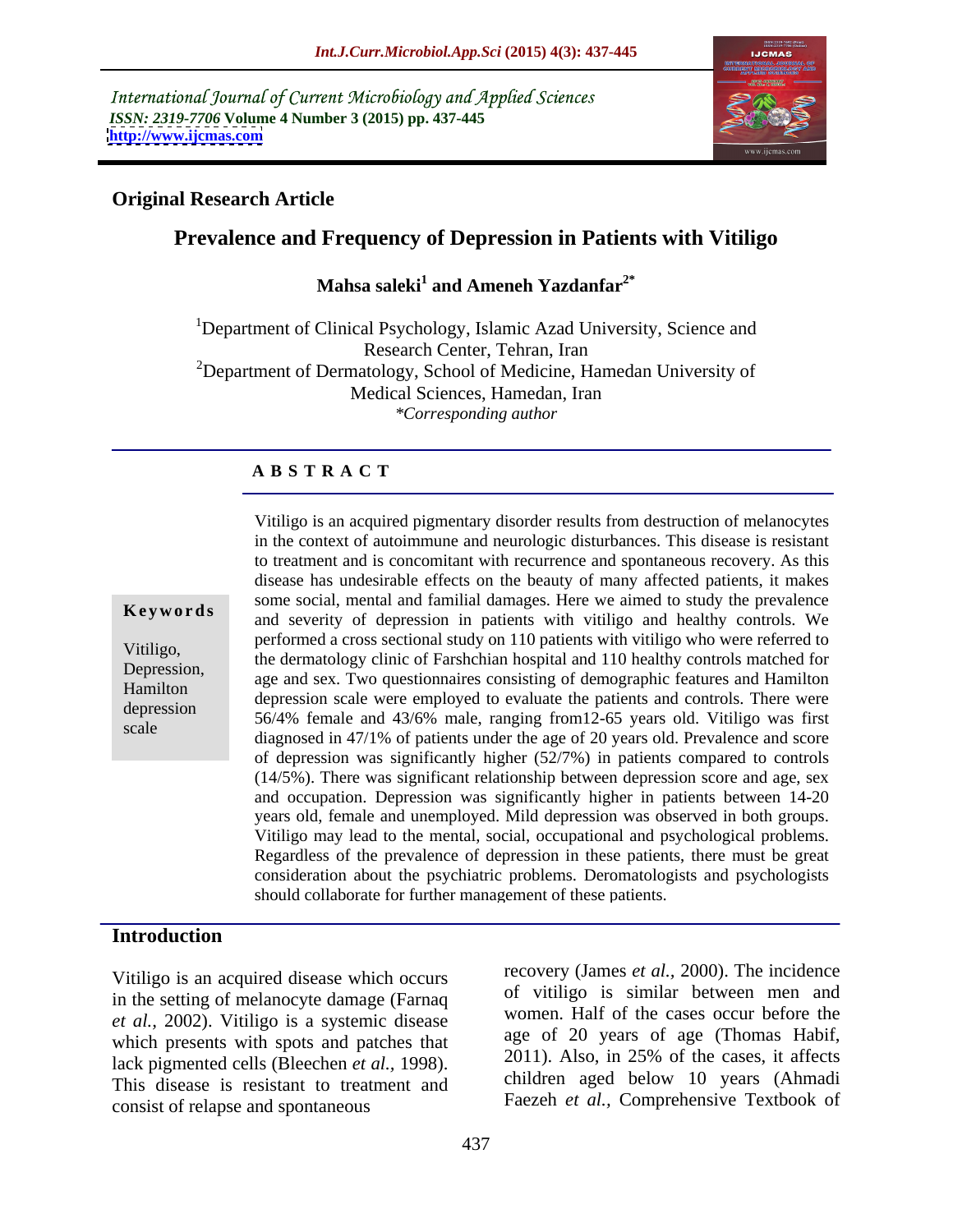Dermatology). Thirty percent of the cases have a positive family history of vitiligo which shows a genetic factor in the causes problems in their relationships with incidence of this disease. This disease is strangers (Porter *et al.,* 1978; Porter *et al.,* classified into three types. Localized 1986). Mental factors have important roles (includes focal, segmental and mucusall), Generalized (including vulgaris, acrofacial with dermatology complains. The relation and mixed), and Universalized (Jean between mind, attitude and skin may have Bolognia *et al.,* 2008). Vitiligo affects the quality of life. It lowers their self esteem, inflammatory skin diseases such as eczema, provides poor body image, and decreases the mental health of the patients. These morbidities are more frequent among in their skin can decrease their mental children and adolescents (Bellet *et al.,* health. In many dermatologic diseases such 2005). This disease reduces the patients beauty and has poor effects on their private dysfunction is the chief complaint (Farnaq *et*  and social life and causes social malfunction *al.,* 2002). Vitiligo can widely affect the and decreases their quality of life. Skin personality of a person and increase their appearance determines a person's body image and any pathologic change in it can decrease their self esteem and isolate them from the society (Parsad *et al.,* 2003). It can cause more mental damage if it affects

Despite many efforts, there is still no cure patients are depressed and embarrassed or available for this disease. Also, since the worried to interact with people (Ahmed *et*  people of our country have dark skin (type 3 *al.*, 2007). and 4), the skin damage is more visible. Also, misbelieves relating to its contagious Comparing to other dermatological diseases hardens the situation, especially for female such as psoriasis, few psychiatric studies patients (Maleki *et al.,* 1384). Patients with have been conducted, even though this vitiligo especially women, seek treatment for their disease, even though they don't have any specific physical disability or social or familial dysfunction. A major Along with social problems, these patients portion of body image is consisted of skin have serious familial problems and it seems health. Studies have shown that patients that they do not receive proper support from with skin problems are clearly depressed and their families. Therefore, many vitiligo have low self esteem (Shuster *et al.,* 1987).

half of the vitiligo patients declared that

people stare at them, 20% said that they are labeled and 25% said that their disease in the diagnosis and treatment of a patient different types. For example many chronic psoriasis and acne flare up with emotional stress. On the other hand, the changes made as vitiligo and alopecia areata, mental stress, shame and decrease confidence (Habif, 2004).

their face, hands, arms and genitalia. Some *al.,* 2007).

disease widely affects the individual and social life of a patient.

that they do not receive proper support from patients are stressed and embarrassed.

Attractive people are better accepted by the Physician's willing to undermine vitiligo society and have more social skills and are a related difficulties is another problem of rarely judged by the society. On the other these patients. Supporting these patients, hand, less attractive people have to work paying attention to other features of this harder to keep their relationships (Maleki *et*  disease and treating their psychiatric *al.,* 1384). A study showed that more than disorders can reduce their problems (Maleki *et al.,* 1384).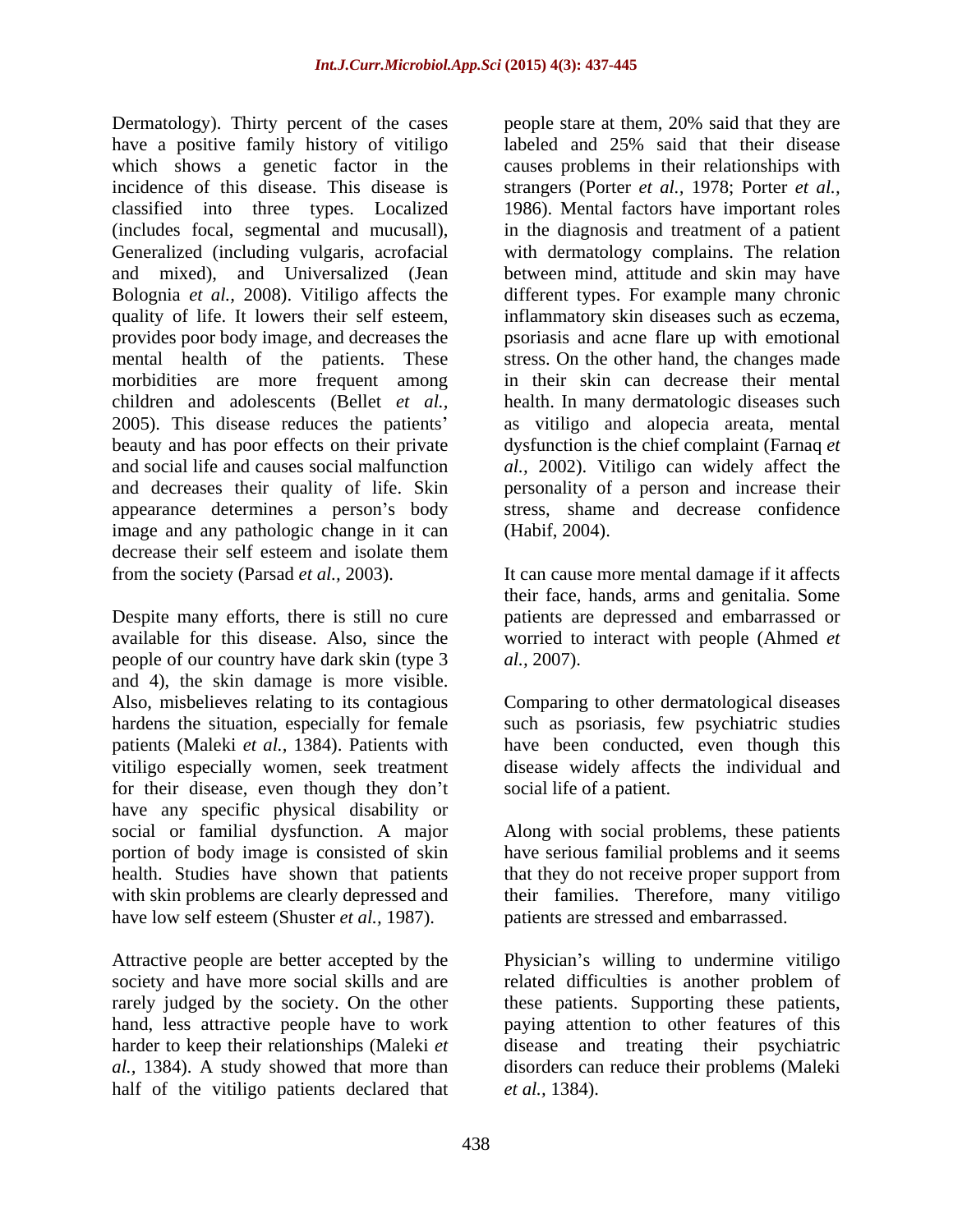According to the high prevalence of vitiligo above 24 indicated severe depression. Skin in our country, and its effects on their life and personality, and since very few the law of palm, so that the patient's palm psychiatry related studies has been was 1% of the patient s body surface area. conducted on these patients, we decided to assess the prevalence of depression in vitiligo patients and compare it with control descriptive statistics such as mean standard group. deviation and frequency were used. Also

This cross sectional study was done on **Result and Discussion** patients with vitiligo referred to the dermatology clinic of Farshchian hospital. There were 62 (56.4%) women and 48 The control group was selected from healthy

type of the disease, history of systemic and

contained three to five choices (Hamilton diabetes (5 patients). Depression Scale). A score below 6 was considered as mild depressed, 18 to 24 mothers, 2.7% in their brothers and sisters indicated moderate depression and a score

involvement was determined according to the law of palm, so that the patient's palm

**Patients and Methods compare the two groups.** SPSS 16 was used for statistical analysis and student's T test and chi-square were used to

# **Result and Discussion**

people and random alignment was proportion in the controls. The greatest considered. According to Maleki and number of the patients who participated in collogues (1384) the prevalence of the study group were between 20-40 yrs depression was 46.2% among the patients (58.2%), 14-20 yrs (22.7%), higher than 40 and 5.8% among the control group. With yrs (17.3%) and under 14 yrs (1.8%). Of 110 considering an  $\alpha$  level of 5% and a power of patients, the most common age of onset of 80%, the sample size of each group was 106. vitilgo was under 20 years old (47.1%), 40- Both groups filled in the Hamilton patients. Then the risk of disease was depression questionnaire. Those participants decreased with increasing age. In most of who had a score above 6 were referred to a the patients, the most common site of psychiatrist for consultation. Also, another primary lesions was hands. Distribution of questionnaire was distributed to collect age, lesions classified according to the anatomic gender, marital status, occupation, location is shown in table 1. The most educational level, age of onset of vitiligo, common sites for distributing patches were the first site of involvement, all the affected on the hands and feet and the lowest areas, and percent of skin involvement and locations were on the face. The most autoimmune diseases in the patients and (49.2%), then Localized (31.8%) and their families, family history of vitiligo and Universalized (19.1%). Six (5.5%) of the premature hair graying. patients had a history of systemic disease, The Hamilton questionnaire consisted of 21 patients), type 2 diabetes (1 patient) and one multiple choice questions which evaluates patient had mitral valve prolapse. Also, 9 the severity of the signs and symptoms as: (8.2%) patients had a family history of depressed mood, insomnia, agitation, systemic disease, and these include anxiety and anhedonia. Each question hypothyroidism (4 patients), and type 2 indicated a normal person, between 7 and 17 disease in their children, 2.7% in their (43.8%) men in the cases and the same 20 years (44.3%) and above 40 years (8.1%) common form of disease was generalized and these include hypothyroidism (4 diabetes (5 patients). Among the patients, 3.6% reported the mothers, 2.7% in their brothers and sisters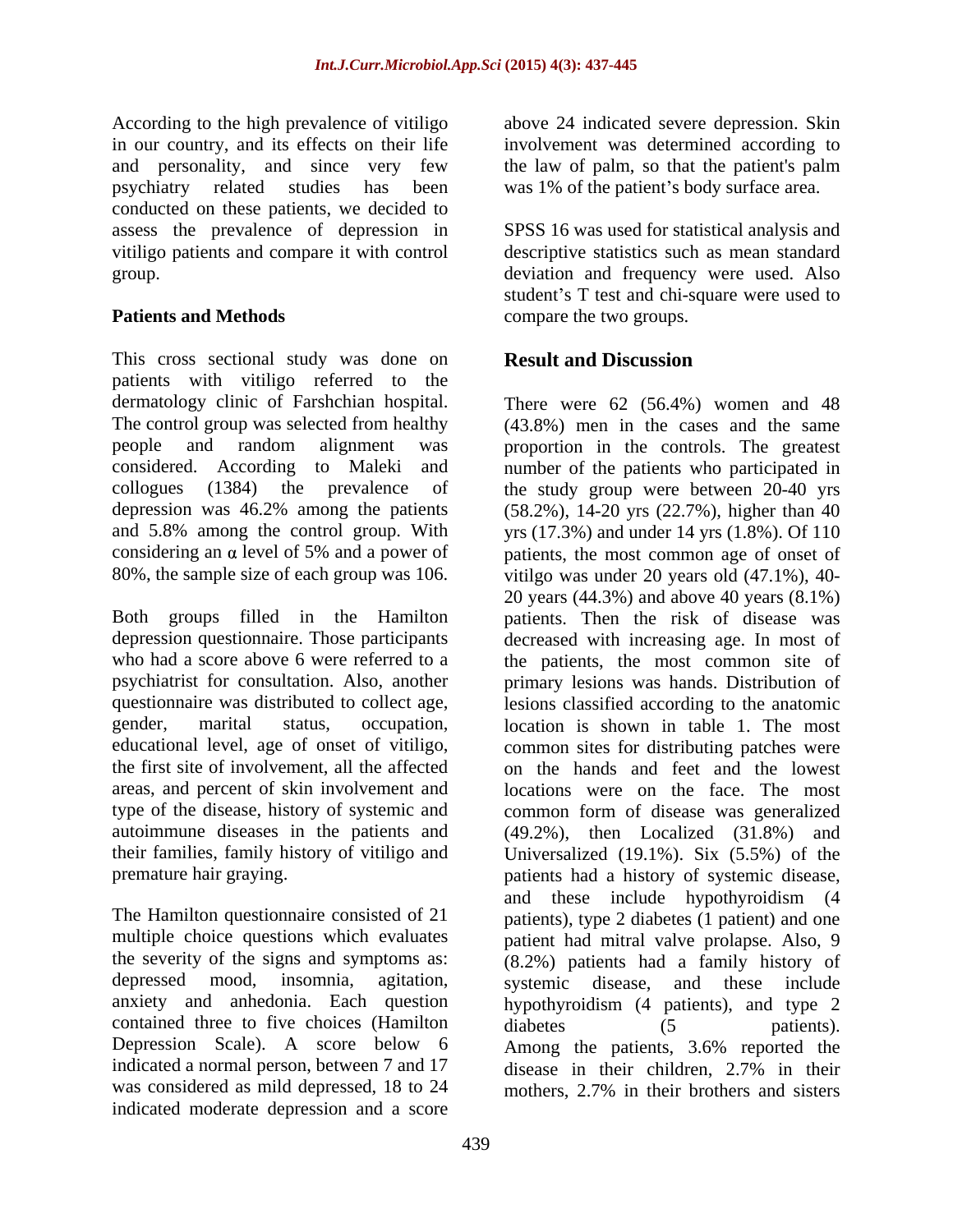and 1.8% in their father and about 9.1% of patients reported the disease in other There was not significant differences relatives (aunt, uncle, cousin, etc.). The between depression score and percentage of majority of patients (75.5%) had skin involvement below 20%, 14.5% of the cases from this study showed that there is no 7.72% (with SD=3/3) in singles and 7.2% Although we observed differences between between age and depression scores other patients without the systemic disease,

We didn't find a significant correlation In this study prevalence and severity of between depression and severity of skin depression in patients with vitiligo was involvement, however the prevalence of compared with control group. Results depression was greatest in patients with showed that vitiligo has a high impact on the involvement of greater than 50% of body mental health of the patients and depression surface (62.5%), then in those below 20% of in these patients is significantly higher than

between 20-50% of body surface (36.4%). skin involvement (p=0.41).

had skin involvement more than 50% and According to our results, those with higher 10% between 20 and 50%. Of the studied education had a lower depression level groups 46.4% of patients had the lower than. however the difference was not statistically These informations describe the significant (p=0.16). The results in table 3 demographic characteristics of the patients show that the mean depression score was with vitiligo. Next, we aimed to describe the significantly higher in women with vitiligo prevalence and severity of depression in than in men. Of 110 patients with vitiligo, patients with vitiligo according to the 66 were employed and 44 were unemployed. clinical forms of the disease, the patient's According to table 4, the mean depression systemic disease, percent of skin score was significantly higher in involvement, education, age, gender, unemployed patients (p<0.001). Of all occupation and marital status as well as its patients, 46 were single and 64 were comparison with the control group. The data married. The mean depression score was significant correlation between the (with SD= 4) in married patients. The results anatomical location of the disease and showed that the mean depression score in severity of depression. As is shown in table singles and married individuals is not 2, among all patients who were diagnosed statistically significant (p=0.46). The mean with Universalized form of vitiligo, 61.9 % depression score was highest in those were depressed and depression was most between  $14 - 20$  years of age. Table 5 shows common in this group. that there is not a significant relationship the prevalence of depression in various (p=0.047). Table 6 shows that mean forms of the disease, but this association was depression score in patients with vitiligo was not statistically significant (P=0.54). significantly higher than healthy individuals In all clinical forms of vitiligo, depression (p<0.001). In all patients with vitiligo, 58 level was mild. Of the 6 patients which had patients (52.7%) and in the control group, 16 systemic disease simultaneously, 4 patients patients (14.5%) were depressed. The high (66.7%) had depression, while in the 104 prevalence of depression in patients with 54 (51.9%) had depression, which suggests mental health in these patients. The level of the influence of concomitant disorders; depressive disorder in patients with vitiligo however the difference was not statistically and controls was in the range of mild significant. The contract of the extension of the extension of the contract of the contract of the contract of the contract of the contract of the contract of the contract of the contract of the contract of the contract of According to our results, those with higher score was significantly higher in 7.72% (with SD=3/3) in singles and 7.2% depression score was highest in those between age and depression scores vitiligo shows the significant effect on the depression.

body surface area (53%) and then in those in healthy individuals. Consistent with ourin these patients is significantly higher than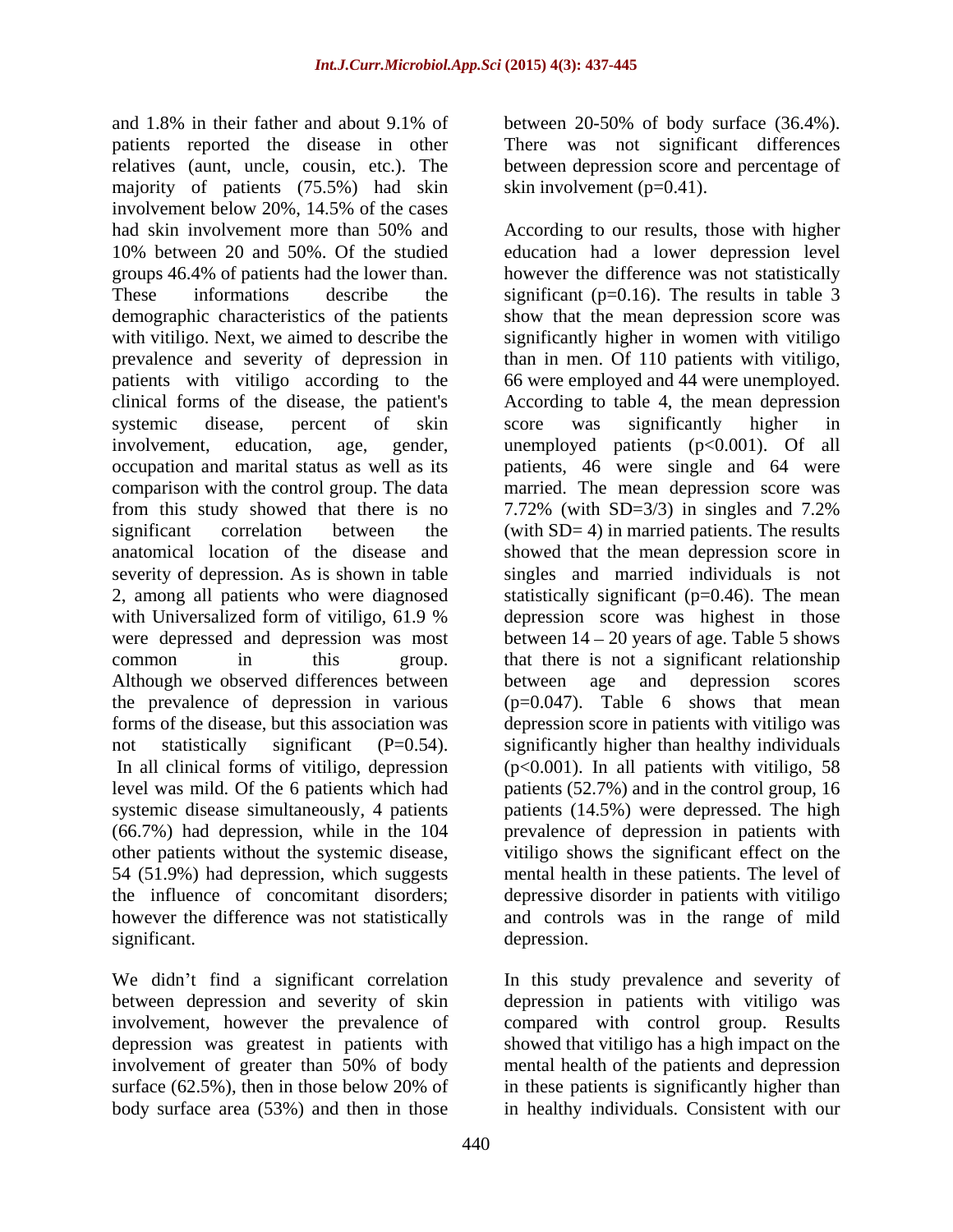findings, Mr. Gerry Kents and colleagues in the emotional problems (Ahmed *et al.,* a study on 668 patients with vitiligo showed 2007). Mr. Noor and his colleagues in their that 35% of them have an increasing study reported that patients with a greater psychological problem in their life (Kents degree of visible body parts suffer more and Abadie, 1996). Similarly, in the study from the Schallreuter, Salzer, was shown that 75% of patients suffered from moderate to severe mental disorders (Salzer and Schallreuter, 1995). In another study by Mato *et al.* (2001) in India, the prevalence of Consistently and 20% respectively. Afsharzadeh and collaborators showed that the effects of the disease is clearly stated in their daily lives of majority of the patients, 38.84% of patients had depressed mood and 30.38% of them had major depression (Esfandyarpoor Iraj performed several studies on patients with vitiligo and had similar results (Porter et al., 1978, 1990, 1987). Ijaz Ahmad in his study showed that major depression and anxiety are high in patients with vitiligo (Ahmed *et*  also found statistically significant problems that may even lead to divorce. relationship between the incidence and severity of depression (Maleki *et al.,* 1384; The presence of other systemic diseases did Arycan *et al.,* 2008), however they did not showed the correlation between the visibility

factor determining the depression scores in the difference was not statistically were the visible areas in women and the visible areas, the people would suffer from Feizi and colleagues (1385). Similar to Feizi

mental health problems (Noor *et al.,* 2004).

depression in psoriasis and vitiligo was 22% and Afsharzadeh Puran). Porter also marital status, so that they have a higher *al.,* 2007). Maleki and collaborators (1384), in line with Arycan and Parsad *et al.* (2003) Our study showed that the prevalence and severity of depression in single and married patients was not statistically significant. Maleki and collaborators (1384) did not found any statistically significant correlation between the depression score and marital status in patients with vitiligo. On the other hand, in the study conducted by Feizi and colleagues (1385), they showed that the quality of life Score is significantly correlated with the score than the unmarried population. Pasargad and Dogra (2003) showed that the single women with vitiligo have more problems for finding their right husband and even the married women with vitiligo, or a woman who developed vitiligo after marriage, can also have a lot of marital

of the lesions and depression. score in patients with and without systemic Visibility of the lesions is an important in the presence of systemic disease although these patients. Feizi and colleagues (1385) significant. The most common comorbidities showed that the quality of life and the in our study were hypothyroidism, type 2 visibility of lesions in the body were not diabetes and mitral valve prolapse. In a statistically significant (lesions according to study conducted in Turkey, the most the Islamic dressing as the face and hands common disease associated with vitiligo neck and forarm is added to list in men). diabetes, type 1 diabetes, asthma, alopecia Maleki and colleagues (1384) found similar areata, psoriasis and Idiopathic guttate results in their study (Maleki *et al.,* 1384). hypomelanosis respectively (25). We did not On the other hand the studies conducted by found a significant correlation between the the Ijaz Ahmad and collaborators showed prevalence and severity of depression and the contrary as the lesions spread on the skin involvement which is also confirmed by not worsen the depression of the patients. We showed that the depression has a low disease. However the depression was higher the difference was not statistically autoimmune thyroiditis, type  $2$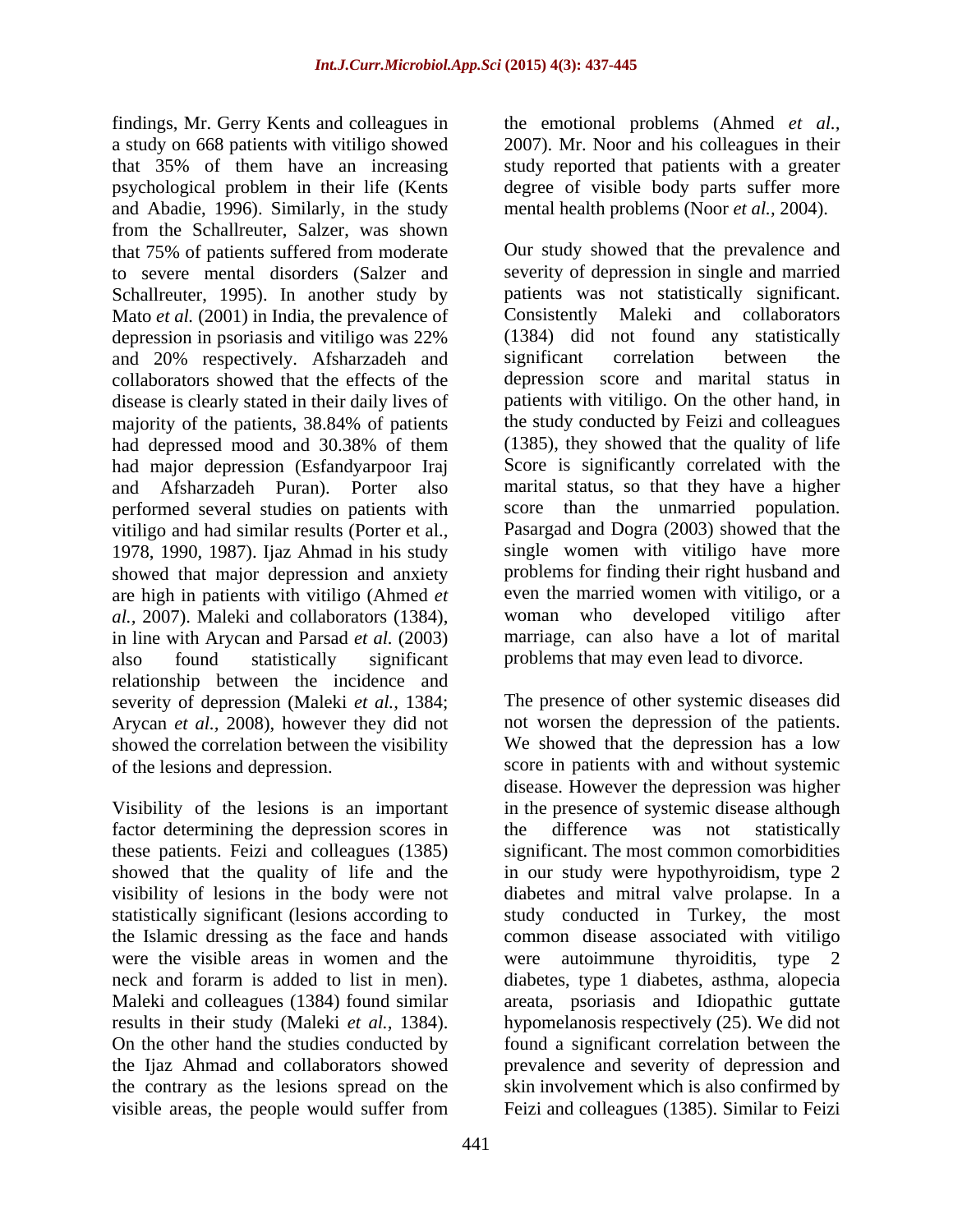et al. we measured the involved area using statistically significant predictors of the palm rule as the palm is 1% body surface area (1385). Based on the results, the prevalence of depression was significantly Esfandyarpoor Iraj and Afsharzadeh Puran (1382) reported a higher prevalence of depressed. Ijaz Ahmed also got a similar relationship between gender and depression that the quality of life and gender were not

statistically significant predictors of depression in vitiligo (Feizi *et al.,* 1385; Ongenae *et al.,* 2005).

higher in women than in men with vitiligo. According to data obtained in our study, depression in women than in men and this Depression scores at the age of 40 years was difference was statistically important. the minimum and at the age of 14–20 years Gawkrodger and colleagues (2008) also had the highest rate. Kingzduge and Link reported that women with vitiligo were more reported that a lower depression in older result in their study (2007). However in people opinion in older ages and are less Maleki and Porter trial, no significant concerned to be abandoned in the society score was found (Maleki *et al.,* 1384; Porter showed that the prevalence of depression *et al.,* 1990; Porter *et al.,* 1987). decreased with increasing level of education, Consistently Parsad *et al.* (2003) showed but there was no statistically significant there was no significant relationship between age and depression score. patients is the result of lower attention to (Ginsburg and Link, 1989). Our Results association.

| Table.1 Frequency of first presentation<br>n different sites<br>$\cdots$<br>/1t1l120 |
|--------------------------------------------------------------------------------------|
|--------------------------------------------------------------------------------------|

| Percent | Number | Anatomic site of first<br>presentation |
|---------|--------|----------------------------------------|
| 13/6    |        | Head                                   |
| 55/5    | n i    | Face                                   |
| 33/6    |        | Anterior Abdomen                       |
| 33/6    |        | Posterior Abdominal chest              |
| 42/7    |        | <b>Upper Limb</b>                      |
| 41/8    |        | Lower Limb                             |
| 57/3    | 03     | Hand and Foot                          |
| 22/7    |        | Genitalia                              |

**Table.2** Frequency of the depression according to the clinical types

|                   | Depression         | <b>Clinical Feature</b> |
|-------------------|--------------------|-------------------------|
| Normal            | Depressed          |                         |
| $\frac{9}{638}$   | $\frac{9}{661/9}$  | Universalis             |
| $\frac{9}{6}46/3$ | $\frac{9}{6}$ 53/7 | Vulgaris                |
| %66/7             | $\frac{9}{33/3}$   | Acrofacial              |
| $\frac{9}{666/7}$ | $\frac{9}{6}$ 57/  | Mix                     |
| $\frac{9}{6}46/9$ | $\frac{9}{6}$ 53/1 | Focal                   |
| %100/0            |                    | Segmental               |
| %100/0            | , v v              | Mucosal                 |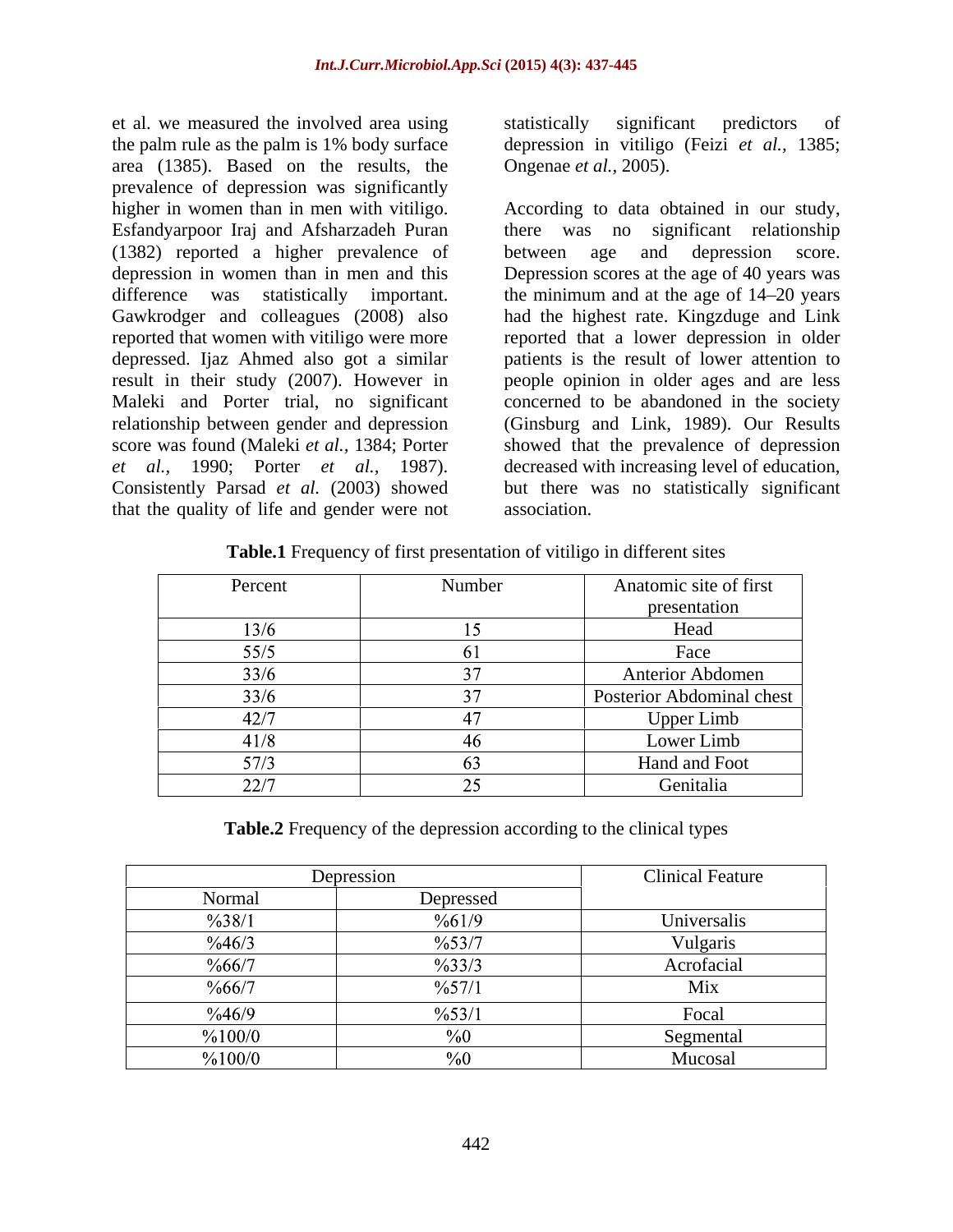### *Int.J.Curr.Microbiol.App.Sci* **(2015) 4(3): 437-445**

| P value       | Test t | standard  | Mean depression | Number | Sex    |
|---------------|--------|-----------|-----------------|--------|--------|
|               |        | Deviation | score           |        |        |
| $\leq 0/001p$ | シノ エレ  |           |                 |        | Female |
|               |        | 2/84      | $-1-2$          |        | Male   |

## **Table.3** Comparing the mean of depression score between the groups according

# **Table.4** Comparison of mean depression score based on employment status in patients with vitiligo

| P value | Test <sub>1</sub> | Standard                  | Mean             | Number | Job              |
|---------|-------------------|---------------------------|------------------|--------|------------------|
|         |                   | $\mathbf{r}$<br>Deviation | depression score |        |                  |
| 0/001p  | $-3/192t$         | הו ר                      | 8/45             | -66    | $\cup$ nemployed |
|         |                   |                           |                  | 44     | $\lnot$ mployed  |

# **Table.5** Comparison of the depression score in patients with vitiligo according to age

| p value   | Test t  | Standard      | Mean            | Number              | Age       |
|-----------|---------|---------------|-----------------|---------------------|-----------|
|           |         | Deviation     | depression      |                     |           |
|           |         |               | score           |                     |           |
| $=0/047p$ | $=3/3f$ | 1/4           |                 |                     | Under 14  |
|           |         | $\sim$ $\sim$ | - 1-            | $\sim$ $\sim$<br>–~ | $14 - 20$ |
|           |         | $\sim$ 12     | $-1$            | $\sim$ $\sim$       | 20-40     |
|           |         | $\sqrt{2}$    | $\sim$ 1 $\sim$ | 19                  | Above 40  |

**Table.6** The mean depression score in patients with vitiligo is significantly higher than healthy individuals

| $\sim$<br>P value        | Test t  | Standard      | Mean depression | Number | Group   |
|--------------------------|---------|---------------|-----------------|--------|---------|
|                          |         | Deviation     | score           |        |         |
| $\langle 0/001 \text{p}$ | $=8/3t$ | $21 +$        | 7Q –            | 110    | Control |
|                          |         | $\sim$ $\sim$ |                 | 110    | Patient |

Feizi in his study has stated that the quality Finally, comparing the two groups, patients of life and education did not have significant have a worse depression score (p<0.001) relationship (Feizi *et al.,* 1385). In our study, compared to controls. Prevalence of a significant correlation between depression depression in patients is significantly higher score and employment status  $(p < 0.001)$  was<br>found and showed that employed patients found and showed that employed patients depression was in the moderate level in most have a better mood compared to the of the studied patients and none of them unemployed patients.

than the control. We also showed that the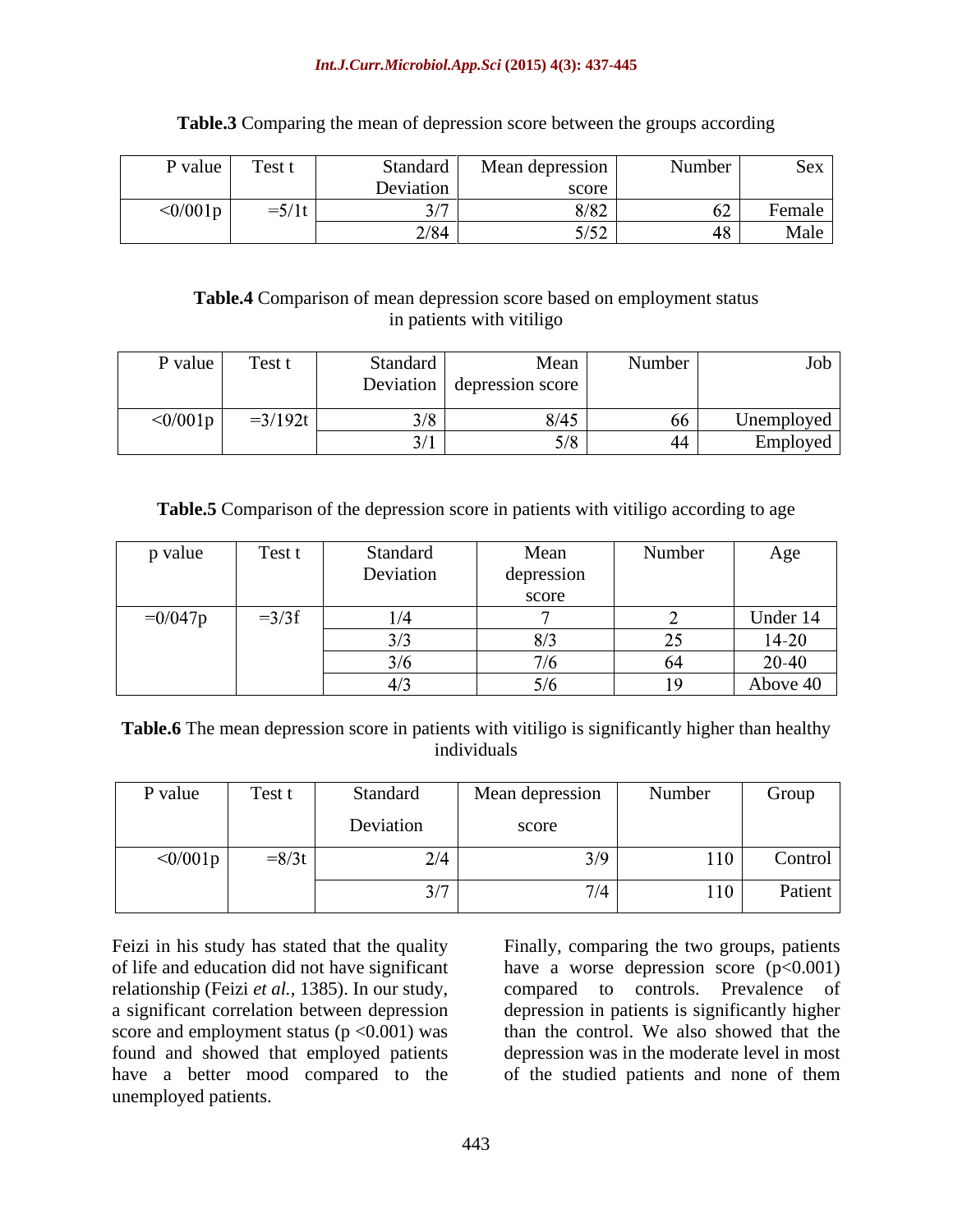showed the severe or high level of depression. *Ayub. Med. Coll.*, 19(3): 19–21.

Vitiligo is a common acquired hereditary pigmentary disorder although not life-<br>vitiligo patients. Acta. threatening, but is a physical deformity that can lead to psychological, social, communicational, occupational and familial Bleechen, S.S., Ebling, F.J., Champion, R.H. problems for the patients. Therefore treatment is of great clinical importance in Rook/Wilkinson/Ebling. Champion, these patients. As we showed, most of these **Kh.**, Burton, G.L., Ebling, F.J.G. patients have psychological problems and to (Eds). Textbook of dermatology. 5<sup>th</sup> detect more aspects of these problems, a close collaboration between patients with psychologists will help them. Also as showed in this study, vitiligo affects the 1382. Depression in patients with younger population, depression is more common in this group. Also a lower quality of life in patients with vitiligo is related to Farnaq, Khomeyn, F., Seirafi Hassan, Ehsan patients with mental health problems, and a **Amyrhushang**, Robati Mahmoud psychological therapy in treatment of these individuals is multidimensional. Clinical measures that can reduce the development and appearance of vitiligo depigmentation are also beneficial. Recognition and treatment of mental illness and social implications must also be considered. 933–988 (1383).

This study is done in dermatologic research center and Department of Dermatology of Farshchian hospital in Hamedan University

- Ahmadi Faezeh, Asilian Ali, Ansarian
- Ahmed, I., Ahmwd, S., Nasreen, S. 2007. Frequency and pattern of psychiatric

disorder in patients with vitiligo. *J.* 

- Arycan, O., Koc, K., Ersoly, L. 2008. Clinical characteristics in 113 Turkish vitiligo patients. *Acta. Dermatoveneral Alp Panonica Adriat,*  $17(3)$ :  $129-32$ .
- 1998. Disorder of skin colours. In: Rook/Wilkinson/Ebling. Rh., Burton, G.L., Ebling, F.J.G.<br>(Eds). Textbook of dermatology. 5<sup>th</sup> th edn. Blakwell Scientific Publications. 1802 Pp.
- Esfandyarpoor Iraj, Afsharzadeh Puran, 1382. Depression in patients with vitiligo. *J. Dermatol.,* Spring 1382, Faculty Classmates Online - Page 1.
- Amyrhushang, Robati Mahmoud Reza, 2002. Ebrahimpur Pantea effective and safe therapy in the treatment of vitiligo Bath puva Department of Dermatology, Razi Hospital, Tehran University of Medical Sciences, *J. Med.,* 62(12): 933 988 (1383).
- **Acknowledgment** Hatmi, Z.N. 1385. The quality of life Feizi, V., Ghazi, P., Dowlatshahi, M., Hatmi, Z.N. 1385. The quality of life in patients with vitiligo Razi Hospital. *Med. J. Tehran Univ. Med. Sci.,* 64(4):  $54 - 50.$
- of medical sciences. Mauri-Sole, I., Whitton, M.E., Watts, **References** Young, K. 2008. Guidline for the Gawkrodger, D.J., Ormerod, A.D., Shaw, L., M.J., Anstey, A.V., Ingham, J., diagnosis and management if vitiligo. *Br. J. Dermatol.,* 159: 1051-1076.
	- Habib, Hallaji Zahra, Yahya Dolati, Ginsburg, I.H., Link, B.G. 1989. Feelings of Sodeyfi Manoochehr, Associates. stigmatization in patients with<br>1385. Comprehensive textbook of psoriasis. J. Am. Acad. Dermatol., dermatology,  $6^{\text{th}}$  edn. Publishing  $20(1)$ : 53–63. edn. Publishing  $20(1)$ : 53–63. stigmatization in patients with psoriasis. *J. Am. Acad. Dermatol.,*  $20(1)$ : 53–63.
	- Teymorzadeh, Published Medic, Habif, T.P. 2004. Clinical dermatology, Tehran. Pp. 76–75. Chap. 19,  $4<sup>th</sup>$  edn. Mosby. 686 Pp.
		- Habif, T.P. 2011. Skin Disease, diagnosis and treatment. Including Andrews